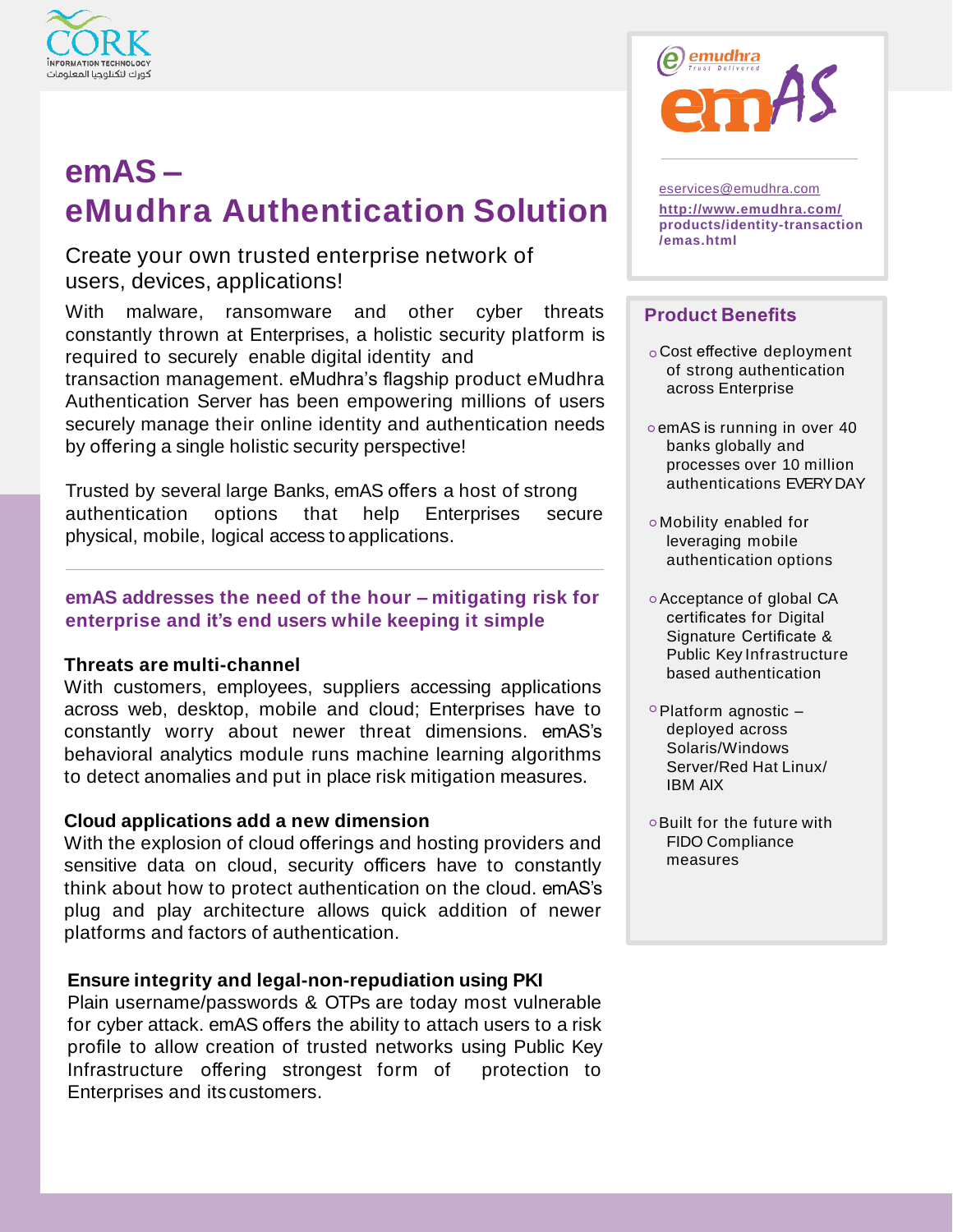



### **Authentication Types:**



emAS supports a wide array of authentication options which are configurable based on user groups and roles. emAS is built for scale and allows rapid multi-factor authentication deployment across the Enterprise and its customers resulting in enhanced security while reducing cost.

**emAS offers a holistic deployment of a trusted network for your Enterprise**

### **Single/Simple Platform**

Instead of deploying multiple authentication systems, emAS comes with all features required to deploy strong authentication at an Enterprise level. This simplifies user and access management based onrisk profiling.

### **Ultra-fast processing of authentication requests**

emAS processes millions of authentication requests within a timeframe of 6 milliseconds ensuring no delay for end users.

### **Risk Mitigation throughAnalytics**

Through proprietary Machine Learning algorithms, emAS powers the ability to run anomaly detection based on behavioral profiling, digital signatures with emAS.

### **Multiple credentials under one single platform**

A variety of strong authentication options allows users or administrators to ensure easy and seamless multifactor authentication based on risk profiling of users.

### **Plug-n-Play**

emAS is platform agnostic and can be deployed across a host of environments without complex integration or customization.

### **Integrations with emCA**

Certificate Lifecycle Management– emCA, CertificationManager product offers the deployment of trusted users, devices and things as part of a network which can be validated by emAS.

### **Authentication backbone of emSigner**

Secure digital transaction management – emSigner, the digital transaction management platform of eMudhra, authenticates end user

### **Integrations with leading Banking Suites**

emAS has out of the box integrations with Infosys Finacle, Oracle Flexcube, TCS Bancs therefore making it easy for Core internet & mobile Banking applications to quickly rollout multifactor authentication for its customers.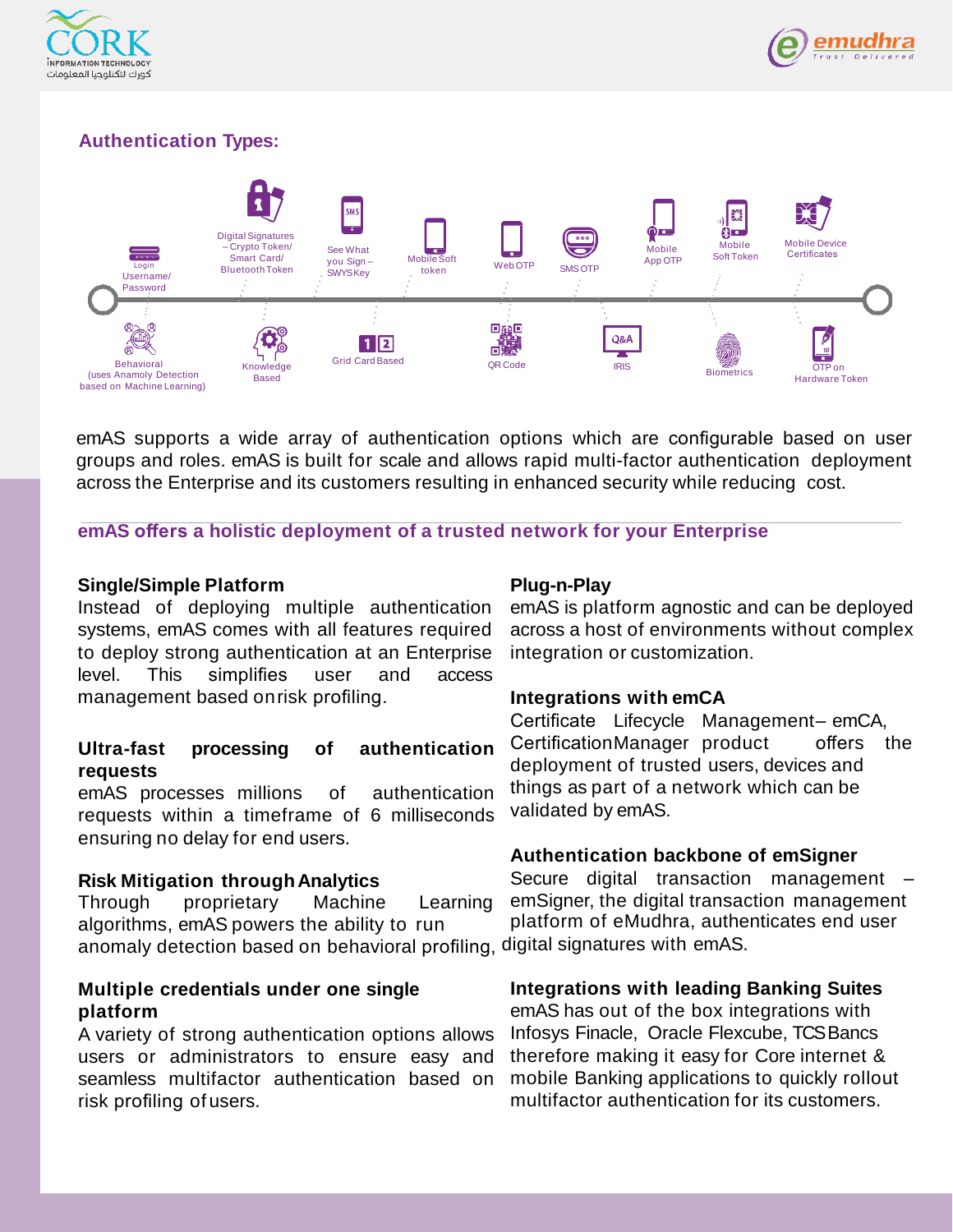

# **emCA – eMudhra Certifying Authority Suite**

Issuing and managing digital signatures has never been easier!

As your Enterprise crosses the Digital chasm and adopts Cloud, Mobility, how do you ensure that your digital assets are protected and your customers data is protected. Adopt the power of eMudhra PKI suite of solutions that use digital certificates to create a secure digital identity and transaction management platform!

emCA powers eMudhra's Certifying Authority operationswhich issue over 12 million end user Certificates yearly (3x global volume of SSL'sissued).

eMudhra's solutions are trusted by several large Banks, Government, Financial Institutions globally who use Digital Signatures to put advanced security for their physical, mobile, logical access to applications.

## **emCA addresses the need of the hour – mitigating risk for enterprise and it's end users while keeping it simple**

### **Deploying PKI isSimple**

With customers, employees, suppliers accessing applications across web, desktop, mobile and cloud; Enterprises have to constantly worry about newer threat dimensions. emCA allows for a quick deployment of both On-Premise and Managed PKI to ensure your threats are mitigated.

### **Bring all your signing and encryption needs under one roof**

Flexibility of PKI allows for both signing and encryption of data in a media-neutral manner to ensure non-tampering and confidentiality. Complexity is managed by design while ensuring ease of use for end users.

### **Username/Passwords are inadequate**

Ensure integrity and legal-non-repudiation using PKI – The basis of legal non-repudiation for online transactions is dependent on integrity, confidentiality and traceability of transactions to a strong identity. The architecture of PKI ensures the above thereby providing legal validity and non-repudiation to onlinetransactions.



[eservices@emudhra.com](mailto:eservices@emudhra.com) **<http://www.emudhra.com/> products/pki/emca.html**

#### **Product Benefits**

- On premise / Cloud Deployment as Managed **PKI**
- Cost effective deployment
- o Comprehensive Certificate Lifecycle Management
- Elliptic Key Cryptography Support
- Mobility enabled for leveraging mobile certificate options
- Platform agnostic deployed across Solaris/Window server/Red Hat Enterprise/Linux/AI
- API's for easy provisioning of Certificates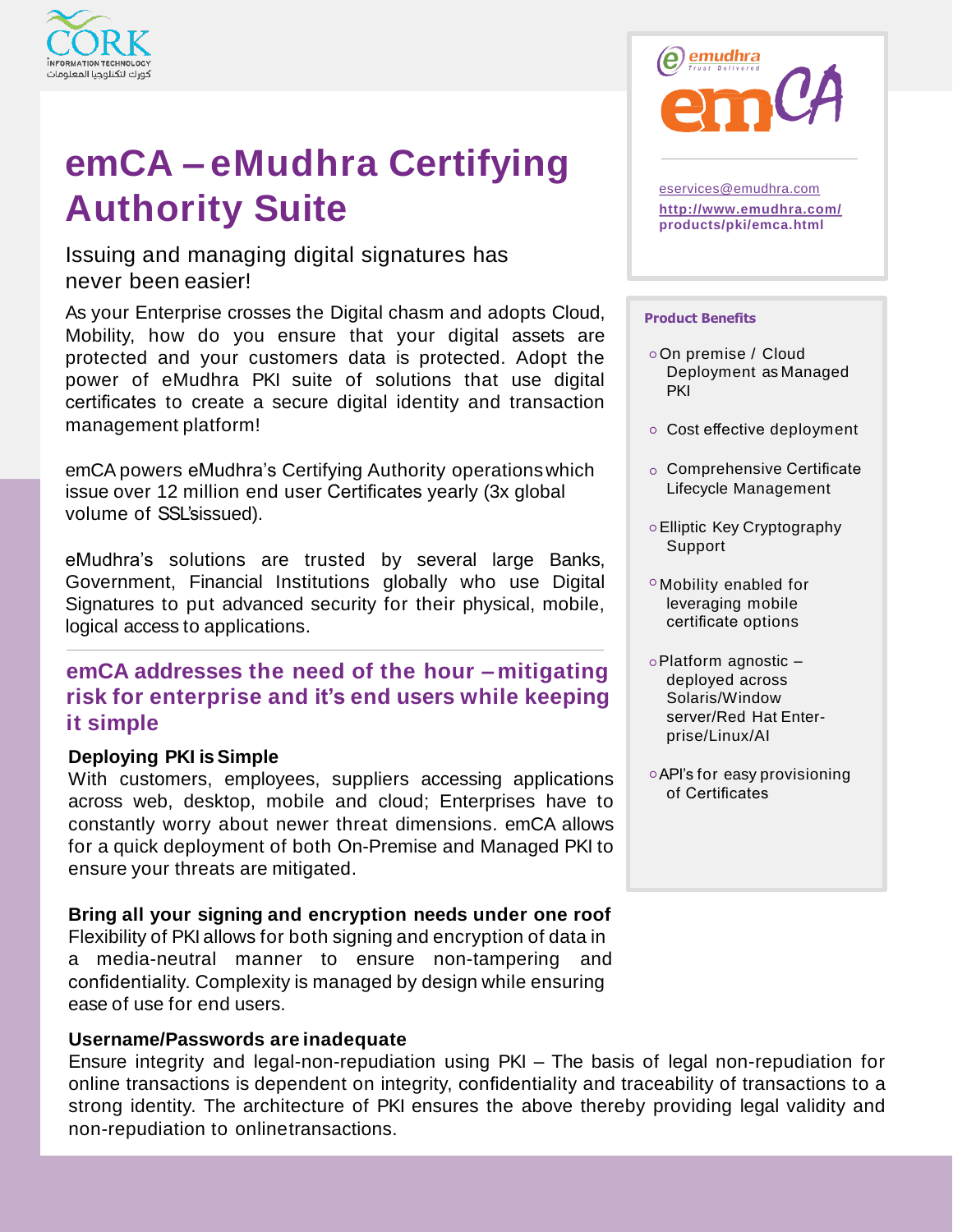



### Key Features

- Highly Scalable
- **Provides keys and certificates** for software such as browsers, and Web servers, for tokens, devices, things etc
- Support for Key Archiving and **Recovery**
- Certificates generated by emCA comply with global
- Digital Signature Certificate Standards - X.509 v3 standards
- **Integrating with Leading** HSM manufacturers – Thales/Safenet
- $\blacksquare$  M out of N access control mechanism
- Digital signature based authentication for Login **Authentication**
- OCSP/CRL Module
- Timestamping Module
- RA/CA Module

Whether your Enterprise is deploying a new Certifying Authority or migrating from an existing solution, emCA can seamlessly handle your Certifying Authority operations with a host of features that will help you scale your trusted network as it grows.

## **emAS offers a holistic deployment of a trusted PKI network for your Enterprise**

**Plug-n-Play** - Quick deployment of both On-Premise / Managed PKI.

**Multiple credentials under one single platform** – A variety of strong authentication options allows users or administrators to ensure easy and seamless multifactor authentication based on risk profiling of users.

**IoT Ready -** eMCA is capable of issuing device certificates and supports relevant protocols.

**Simplified RA Module -** Simplified and intuitive RA dashboard where you can finish any activity in 3 simplesteps.

**Integrations with emAS** – Strong Authentication Platform – emAS, eMudhra Authentication Server can be integrated with emCA to ensure validation of digitally signed documents in accordance with keypolicies.

### **emCA powers Identity Management Needs for Secure Digital Transformation**

**Device Certificates for even more security** – Deploy device certificates on mobile devices for authentication of devices and signing of data for communication in a network and ensure no intrusion takes place.

### **Certificate deployment on embedded devices –**

eMudhra's R&D efforts have resulted in the ability to issue/manage digital signature certificates to embedded devices ("Things") and ensure your IoT network is safe and secure.

Legal Non-Repudiation is driven by need for government licensed/accredited CA's - emCA powers eMudhra's service which helps people digitally sign documents on the fly using their National ID.

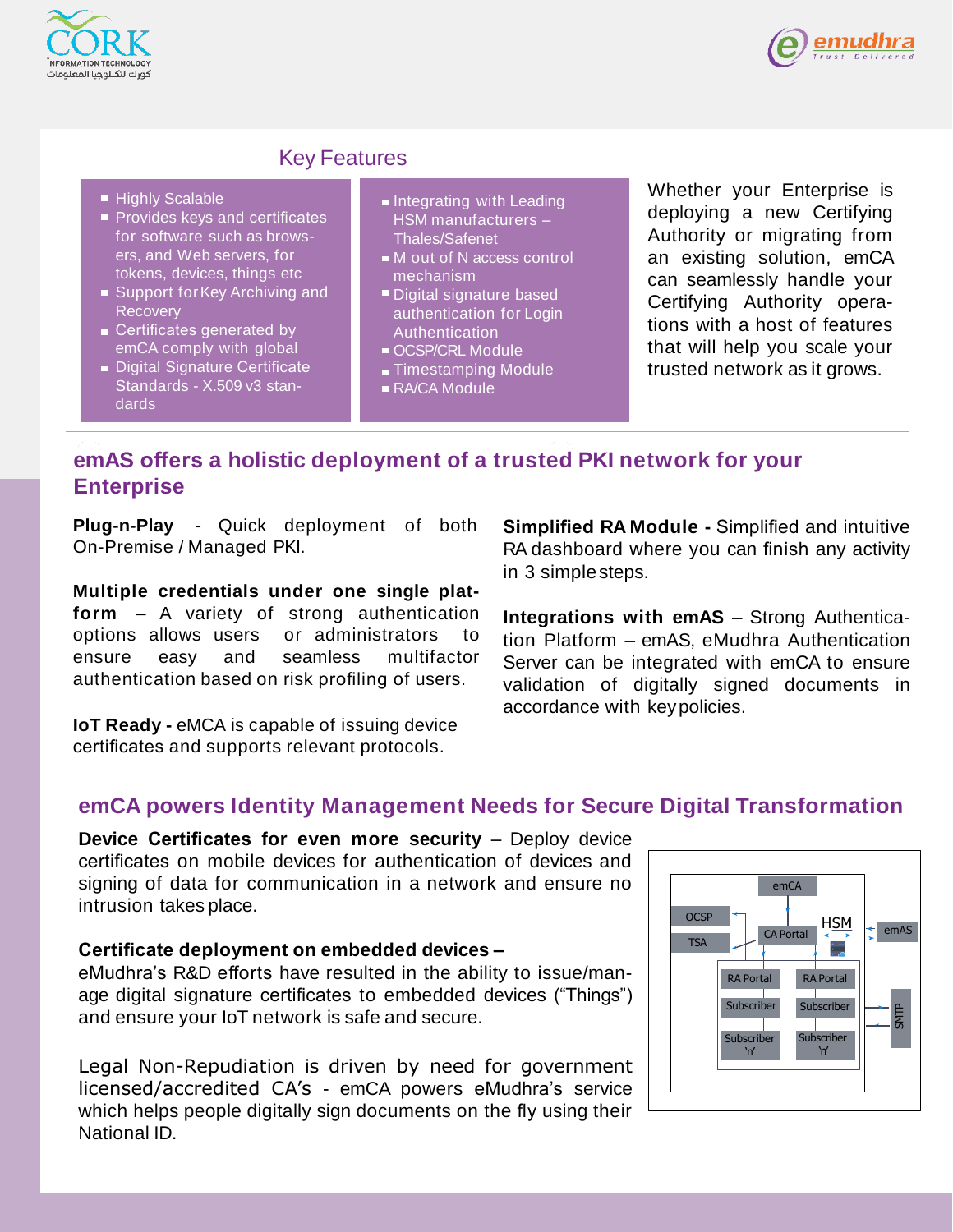

# **emSafe –Secure Communication Engine**

<sup>(emudhra</sup> Safe [eservices@emudhra.com](mailto:eservices@emudhra.com) **<http://www.emudhra.com/> products/identity-transaction/** 

**emsafe.html** Encrypt and Decrypt all the sensitive information and documents using Hybrid Cryptography.

As the world is progressing towards Digitization, securing data is imperative for organizations to protect sensitive and classified information. With breaches of all types on the rise and penalizing regulations becoming a global standard, strong encryption is a key factor in ensuring that your organization is well positioned to cater to a landscape, that is subject to constant evolution.

emSafe is a solution developed to address this risk that is very real in today's world. Whether it's server to server communication or person to person communication, eMSafe can be deployed on premise to protect sensitive data within the organization.

### **emSafe –Encryption/Decryption**

emSafe ensures confidentiality of data by encryption and decryption of files or data. The solution uses key stored in the USB crypto token/HSM to ensure the end-to-end data security by encrypting and decrypting of data.

emSafe is a highly scalable application which can be hosted across bank data centers.

### **Symmetric Encryption**

In Symmetric encryption a single key shall be used to encrypt as well as to decrypt a message. Encryption algorithms such as Data Encryption Standard (DES), 3DES and AES 256 shall be used for encryption.

### **Asymmetric Encryption**

emSafe uses **Asymmetric keys based encryption/decryption** where in a key can be used to encrypt as well as to decrypt a message.

In Asymmetric Encryption Technique a message that is encrypted with a Private key can only be decrypted with a corresponding Public key. Similarly, a message that is encrypted with a Public key can only be decrypted with the corresponding Private key.

### **Hybrid Encryption**

emSafe is also capable of Hybrid Key Encryption whereby both, Symmetric & Asymmetric keys are used for higher security in encryption. The Asymmetric key encrypts the Symmetric key, which then, encrypts the actual data. This approach helps the customer leverage the processing efficiency of Symmetric Encryption with the higher security offered by Asymmetric cryptography.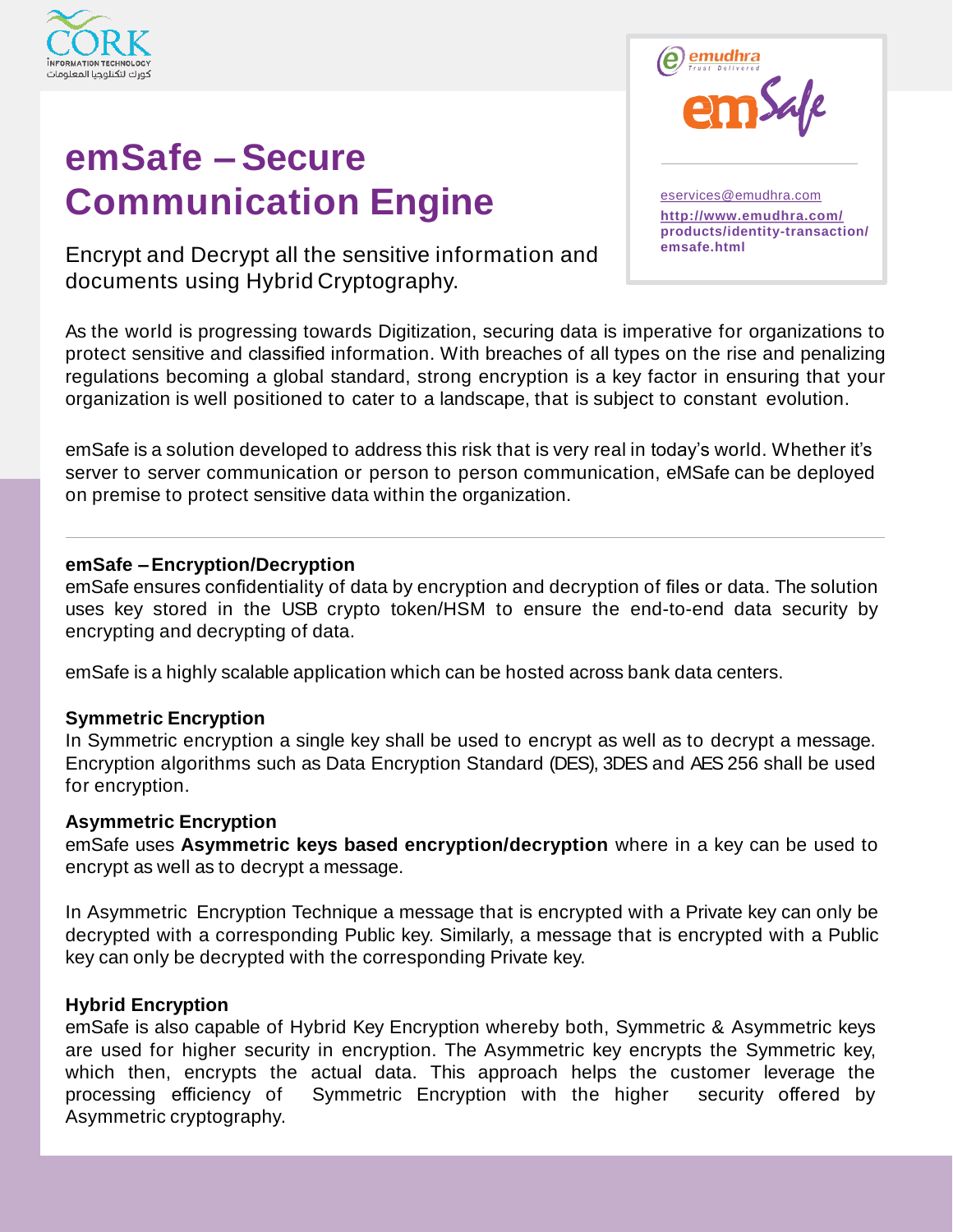



### **Storage Encryption**



- User A request for encrypting of data/documents, and selects the User B Public key for encrypting document using emSafeapplication.
- **Example application on the other hand employs** Public key to encrypt data using secured Algorithms.
- **Encrypted documents will be secured and cannot** be decrypted using any other key other than User B's Private key.

# **Decryption** Decrypt **Enterprise Application** User B requests for decryption of documents, which is encrypted by User A using User B's Public key.

- **E** emSafe application reads the Private key from the HSM and performs the decryption of the document.
- Decrypted documents will now be accessible to user B toview.

### **emSafe Node to Node Encryption**

Node to Node encryption follows the complete encryption of the document from originator node to receiver node without any threat of man in the middle attack. Complete encryption process shall work in the same order using Public key for encryption and Private Key for decryption of the data.

| Public Key algorithm             | <b>RSA</b>                                                                                                       |
|----------------------------------|------------------------------------------------------------------------------------------------------------------|
| Symmetric Key algorithm          | <b>AES</b>                                                                                                       |
| <b>RSA Public Key Technology</b> | Standard<br><b>RSA</b><br>Encryption<br>(1024, 2048 bit)<br>PKCS#12 Portable format for a<br>user's private keys |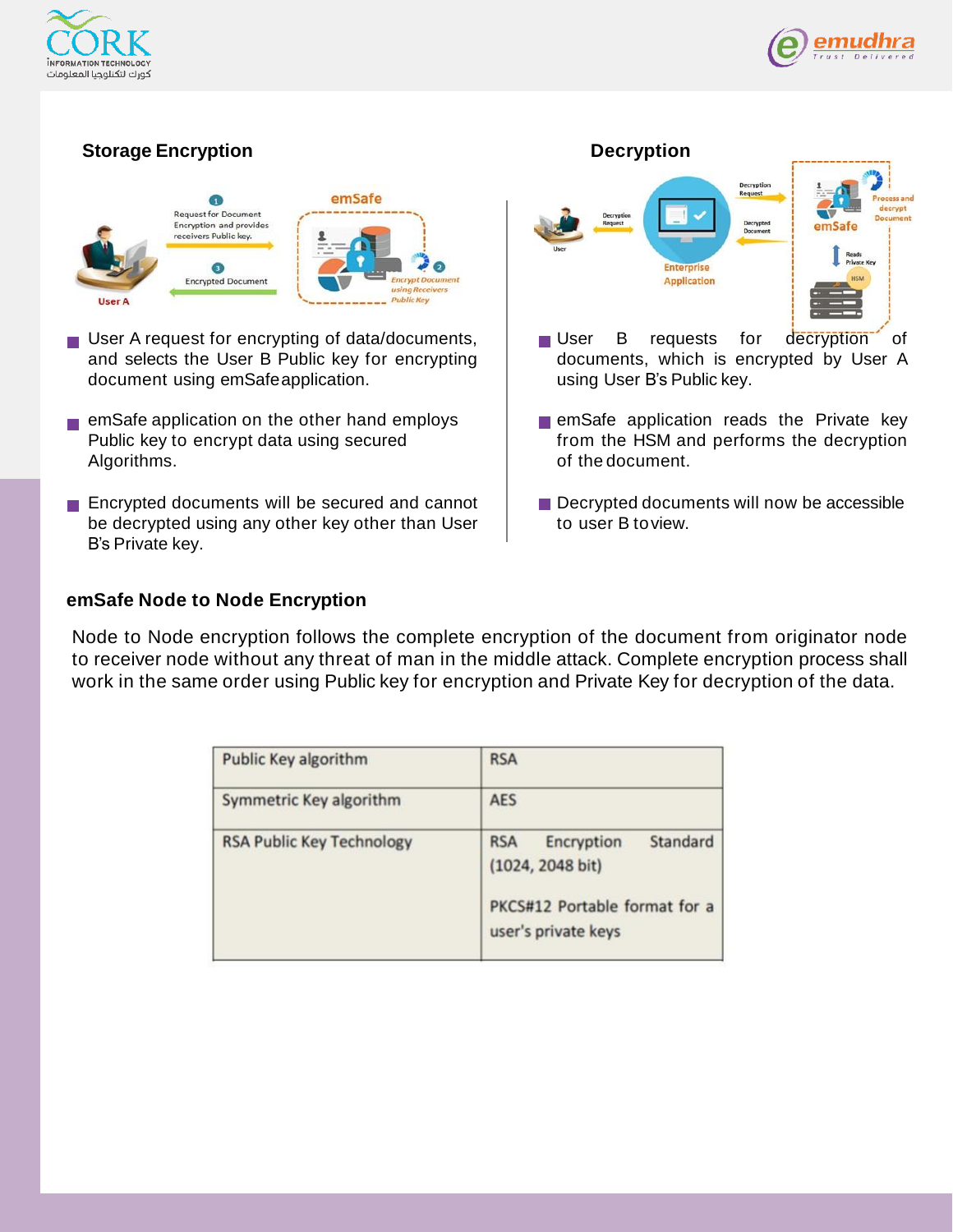

# **emSigner –Enterprise Paperless Office Solution**

Why print, sign, scan paper when you can digitally sign?

Get the easiest, fastest and most secure way to get documents signed anywhere anytime! eMudhra, a market leader in digital identity and transaction management solutions introduces emSigner.com, a secure automated signing and workflow solution which can be accessed from anywhere at anytime.

It allows you to define predefined workflows and have all parties digitally sign without pen and paper using legally valid electronic signatures. This reduces the hassle of managing physical paper and its associated costs and time. emSigner.com is secure, fast and reduces costs up to 80%!

emSigner.com allows easy configuration of workflows for Human Resource, Finance, Legal and allows quick creation of complex workflows across Banking, Insurance, Telecom, Healthcare, Education, Government, Legal, Real Estate and Corporates in general.

emSigner paperless office solution is a strong workflow solution which is capable of transforming your internal workflows to significantly reduce turn around times, improve productivity, increase accountability, and reduce direct and indirect costs. It is a proven solution which has proven valuable in adding to overall productivity in SME's, enterprises, and governments.

Unlike most conventional workflow systems which are digital and not paperless, eMsigner eliminates the need to print, sign, scan, and upload back into the system. This essentially eliminates unwanted gaps and also bridges any geographic gap for multinational enterprises. No matter how big or small your company may be, emSigner is the new way to run your workflow systems and enhance productivity in your company.



[eservices@emudhra.com](mailto:eservices@emudhra.com)

**<http://www.emudhra.com/> products/paperless-office/ emsigner.html**

## **Product Benefits**

- On premise / Cloud Deployment
- Save Huge Costs
- Ensure straightthrough processing
- o Improve customer experience
- Comprehensive Paperless Office Workflow Management
- Verticalized for Human Resources, Finance, Legal etc
- Legally valid Digital Signatures and electronic signature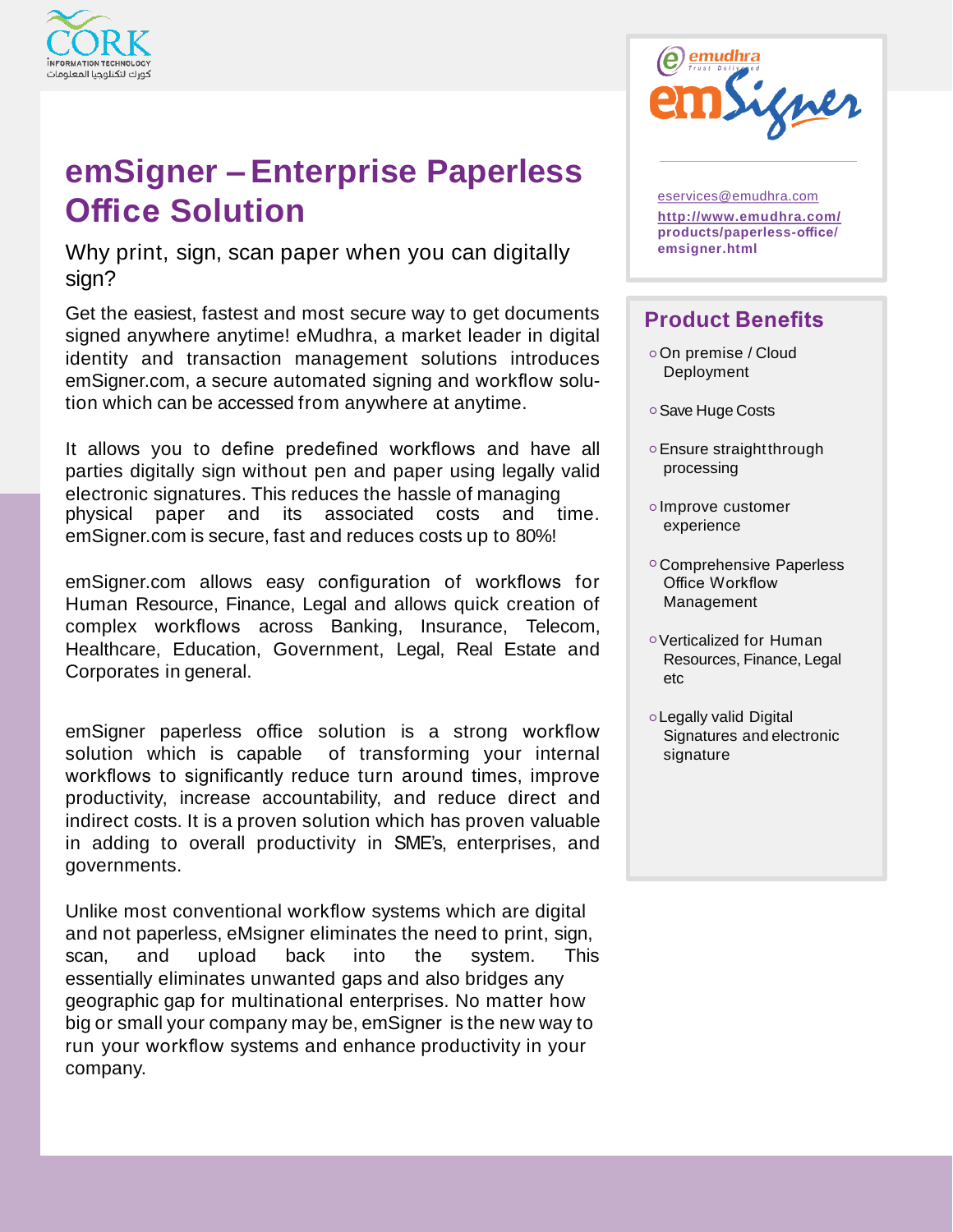



## Conventional Workflow Systems VS emSigner Workflow



### **emSigner is operable in 3 business models based on customer requirements**

- On Cloud emSigner is offered on cloud on a subscription model for SME's and enterprises inclusive of workflow management tools as an end-to-end paperless DMS solution.
- **API Integration** SME's and enterprises can plug-in to the emSigner signature utility via API's to complement existing workflow systems and make them paperless.
- **Bespoke Implementation** For very customized implementations which require on premise hosting and complex workflow management, our specialists also offer bespoke services.

### **Key Features**

### **WORKFLOW**

- Any levels of hierarchy
- Document status dashboard
- Template self-creation tool
- Alerts & reminders
- Admin & user-only access
- Document audittrail
- Time Stamping
- Add attachments, notes to flow
- Share out-of-domain

### **SIGNATURE**

- Supports PKI & e-Signature
- Multi-party signing
- Online & Offline signing
- Mobile friendlyplatform
- Customizable signature design
- External parties cansign documents using your system
- On-screen or signature pad based e-signatures
- Legally valid signatures in GCC

### **OTHER FEATURES**

- **Encrypt and store** documents locally
- Uses PKI to maintain data and user identity, authenticity & reliability
- Encrypted document storage & retrieval
- Access to allmajor public clouds
- eMail + mobile authentication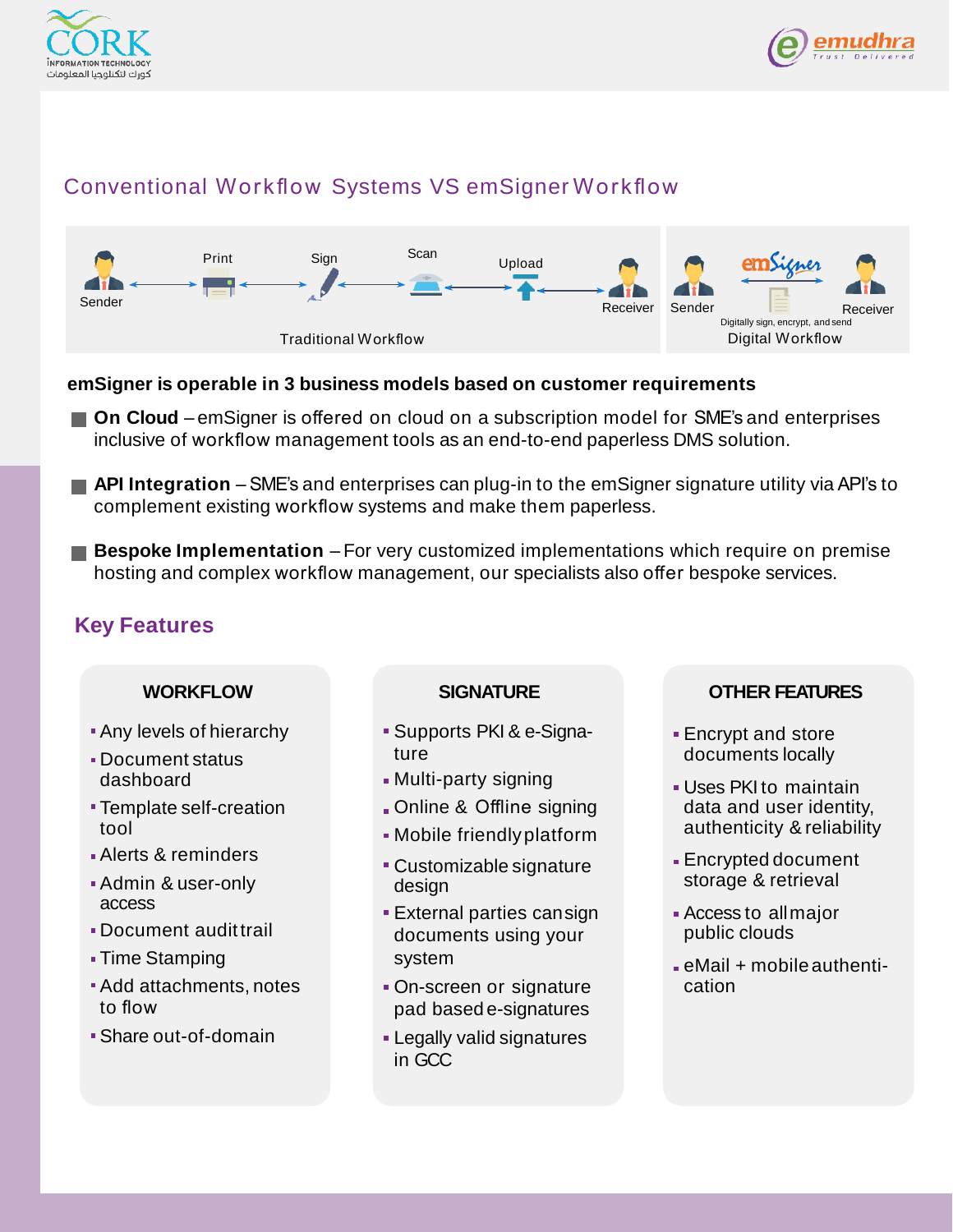

# **emStream – Voice of Customer Analytics**

emStream is a social listening and response tool, that has inbuilt advanced sentiment detection capabilities. As a result, no longer do you have to be content with a statement being positive or negative. You can now automatically identify what attribute of your product is being talked about the most and automatically assign sentiment to it, even in complex sentences that may talk about more than one attribute. To top it off, emStream Analytics also accepts your internal data (say customer emails or survey results) and can combine this analysis with data you have collected from millions of social feeds. After all, there is absolutely no reason why data collected from internal and external channels should be kept in separatesilos!

# **Real Time Voice of Customer Analytics Using Semantics from Internal & SocialData**

### **Customer Intelligence**

emStream powers the ability for brands to combine structured data about customers (ex: loyalty, life time value etc) with sentiments from emails & map this with the customers sentiments & social profiles on digital channels thereby creating a 360 degree view of the customer.



[eservices@emudhra.com](mailto:eservices@emudhra.com) **<http://www.emudhra.com/> products/data-analytics/ emstream.html**

### **Platform**

- o Document Tagging
- o Sentiment Analysis
- o Predictive Analytics
- Natural Language Processing
- Social Media Rooms
- Information Extraction using NLP
- Contextual NLP
- Social Network Analysis

This superior intelligence is fed right back to the point of customer interaction or point of sale for a far deeper engagement with the customer.

emStream enables aggregated results about your customers' perception of your brand at a product attribute level through superior language processing capabilities, helping you take critical decisions on product planning, marketing and customer retention strategies.

Use emStream to create tailored Customer interaction journeys with your brand and make every customer a happy customer!